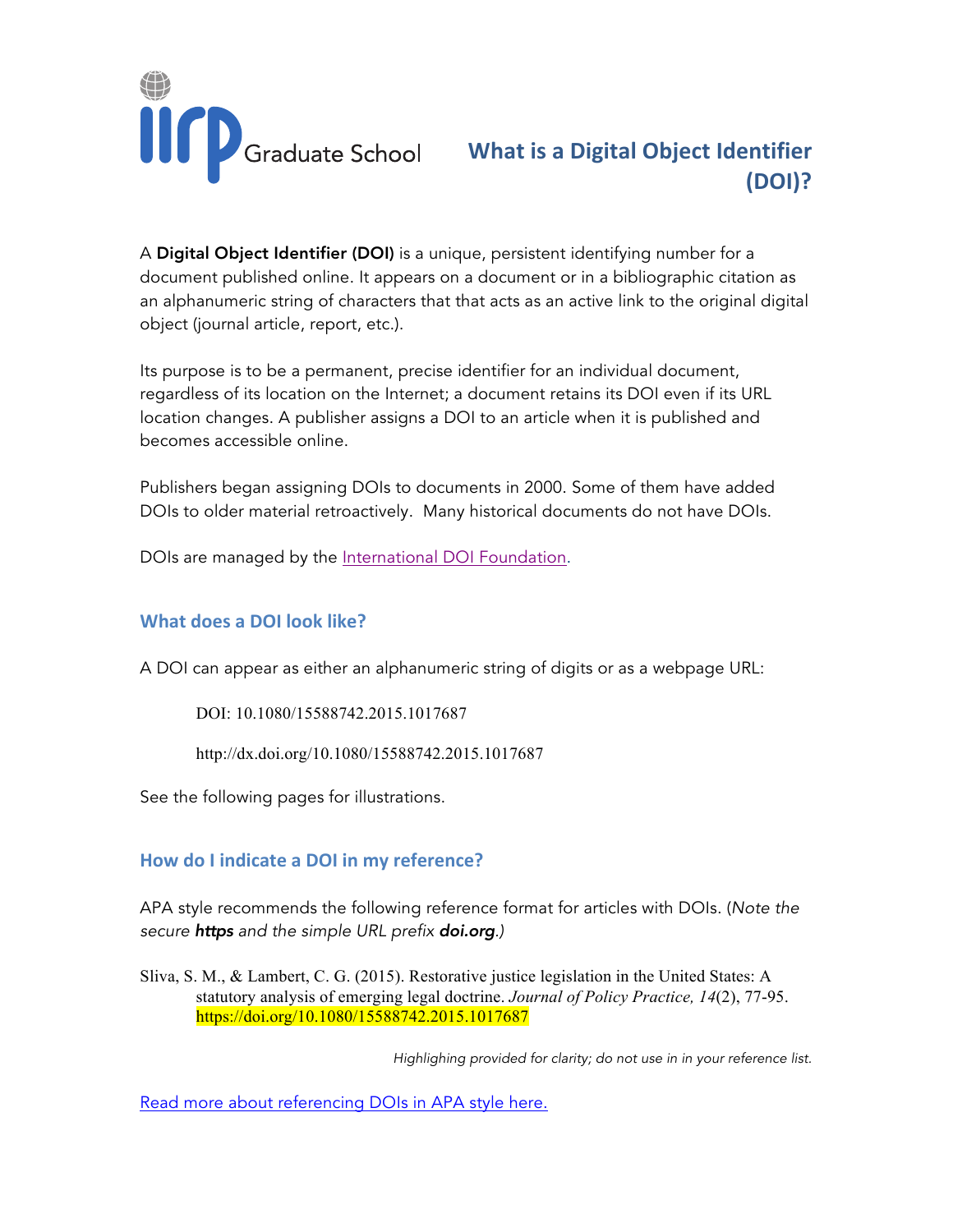# **DOI** in a database record (SocINDEX)

|  | Exercit List   Refine Search | $\triangleleft$ 13 of 15 → |
|--|------------------------------|----------------------------|
|--|------------------------------|----------------------------|

Restorative Justice Legislation in the American States: A Statutory Analysis of Emerging Legal Doctrine.

|                                        | Authors: Sliva, Shannon M. <sup>1</sup><br><b>Images</b><br>Lambert, Carolyn G. <sup>2</sup>                                                                                                                                                                                                                                                                                                                                                                                                                                                                                                                                                                                                                                                             |  |
|----------------------------------------|----------------------------------------------------------------------------------------------------------------------------------------------------------------------------------------------------------------------------------------------------------------------------------------------------------------------------------------------------------------------------------------------------------------------------------------------------------------------------------------------------------------------------------------------------------------------------------------------------------------------------------------------------------------------------------------------------------------------------------------------------------|--|
|                                        | Source: Journal of Policy Practice. Apr-Jun2015, Vol. 14 Issue 2, p77-95.<br>19 <sub>p</sub>                                                                                                                                                                                                                                                                                                                                                                                                                                                                                                                                                                                                                                                             |  |
| Document Type: Article                 |                                                                                                                                                                                                                                                                                                                                                                                                                                                                                                                                                                                                                                                                                                                                                          |  |
|                                        | Subject Terms: *SOCIAL justice<br>*STATE governments<br>*VICTIMS of crimes<br>*GOVERNMENT policy<br>*CONTENT analysis (Communication)<br><b>MEDICAL coding</b>                                                                                                                                                                                                                                                                                                                                                                                                                                                                                                                                                                                           |  |
| <b>Geographic Terms: UNITED States</b> |                                                                                                                                                                                                                                                                                                                                                                                                                                                                                                                                                                                                                                                                                                                                                          |  |
|                                        | <b>Author-Supplied</b> criminal justice policy<br><b>Keywords: policy dissemination</b><br>restorative justice<br>victim offender mediation                                                                                                                                                                                                                                                                                                                                                                                                                                                                                                                                                                                                              |  |
|                                        | Abstract: Restorative justice is a relatively new approach to crime response, developing in the U.S. since the 1970s. Over the<br>past three decades, these <b>practices</b> have been incorporated into legislation. Using content analysis of statutes in state<br>criminal and juvenile codes, this study asks how restorative justice has been translated into law. The authors find that<br>32 states now have statutory support for the use of restorative justice, and that legislation ranges widely from general<br>statements of support to structured use of restorative practices in at least some instances and for some offenders.<br>Implications for practitioners, policy makers, and scholars are suggested. [ABSTRACT FROM PUBLISHER] |  |
|                                        | Copyright of Journal of Policy Practice is the property of Taylor & Francis Ltd and its content may not be copied or<br>emailed to multiple sites or posted to a listserv without the copyright holder's express written permission. However, users<br>may print, download, or email articles for individual use. This abstract may be abridged. No warranty is given about the<br>accuracy of the copy. Users should refer to the original published version of the material for the full abstract. (Copyright<br>applies to all Abstracts.)                                                                                                                                                                                                            |  |
|                                        | Author Affiliations: <sup>1</sup> School of Social Work, University of Texas at Arlington, Arlington, Texas, USA<br><sup>2</sup> Consortium on Negotiation and Conflict Resolution, College of Law, Georgia State University, Atlanta, Georgia, USA                                                                                                                                                                                                                                                                                                                                                                                                                                                                                                      |  |
|                                        | <b>ISSN: 1558-8742</b>                                                                                                                                                                                                                                                                                                                                                                                                                                                                                                                                                                                                                                                                                                                                   |  |
|                                        | DOI: 10.1080/15588742.2015.1017687                                                                                                                                                                                                                                                                                                                                                                                                                                                                                                                                                                                                                                                                                                                       |  |
| Accession Number: 102013962            |                                                                                                                                                                                                                                                                                                                                                                                                                                                                                                                                                                                                                                                                                                                                                          |  |
| Images:                                |                                                                                                                                                                                                                                                                                                                                                                                                                                                                                                                                                                                                                                                                                                                                                          |  |
|                                        |                                                                                                                                                                                                                                                                                                                                                                                                                                                                                                                                                                                                                                                                                                                                                          |  |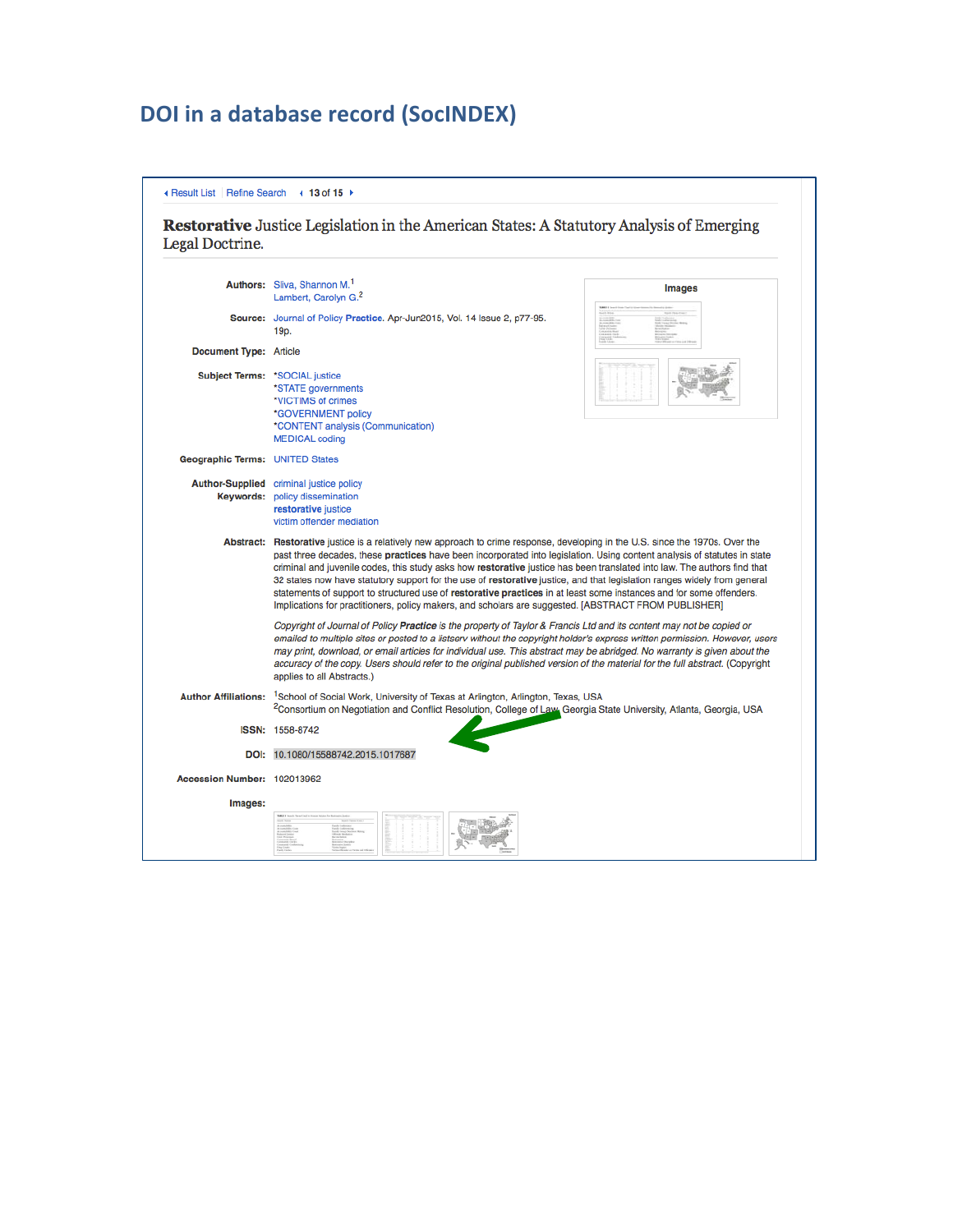## **DOI** on a journal publisher website